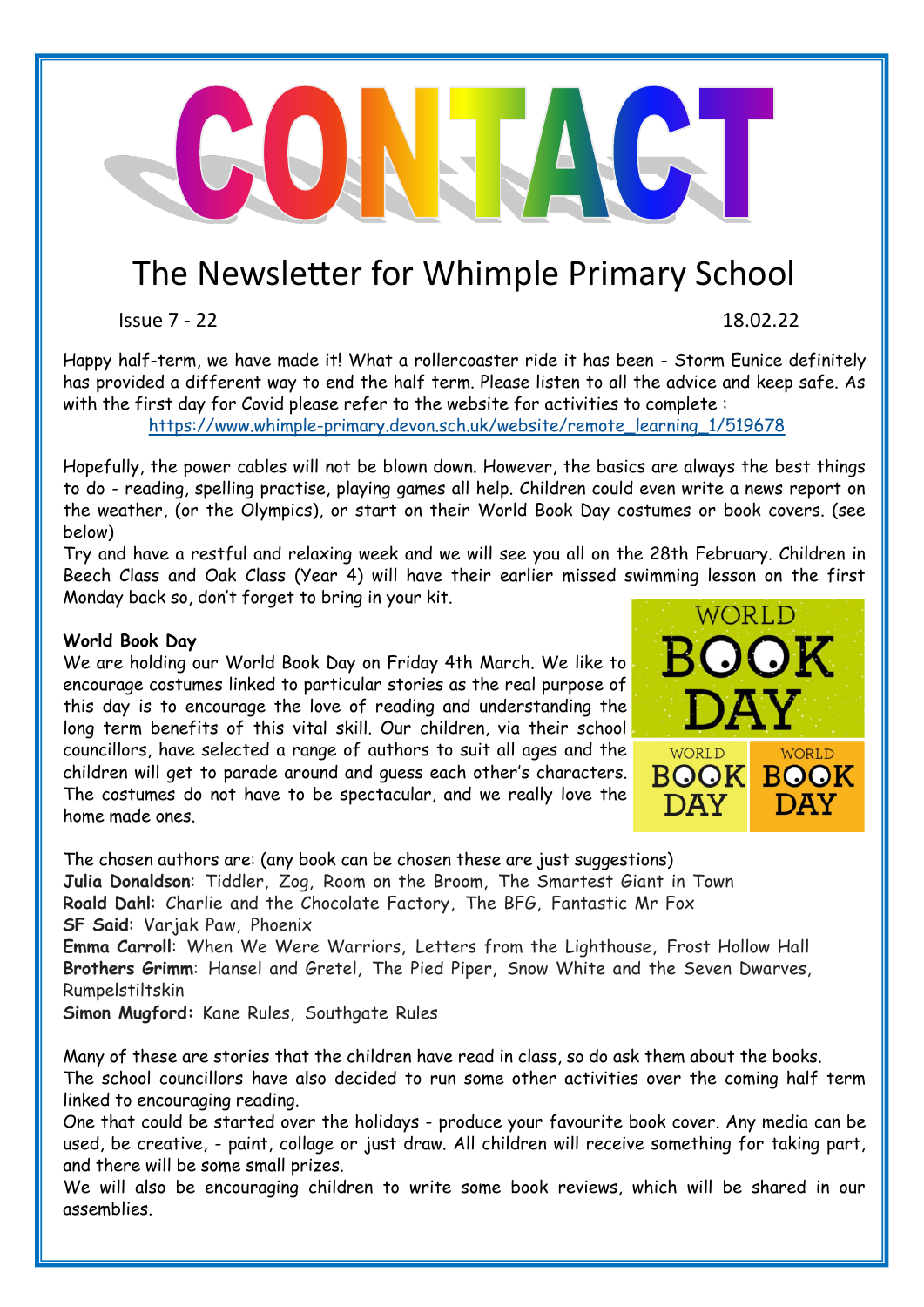## **Comic Relief - Friday 19th March 2022**

You can tell we haven't been able to have many theme/dressing up days much lately. The children, knowing my love of Mr Men and Little Miss books, thought it would be a lovely comical idea to dress up as one of these characters for Comic Relief. Due to the nature of these characters there are relatively simple as they all have a colour theme and usually some accessories, like shoes/boots, hats or carrying or wearing something.

More details on how to support this brilliant cause next term.